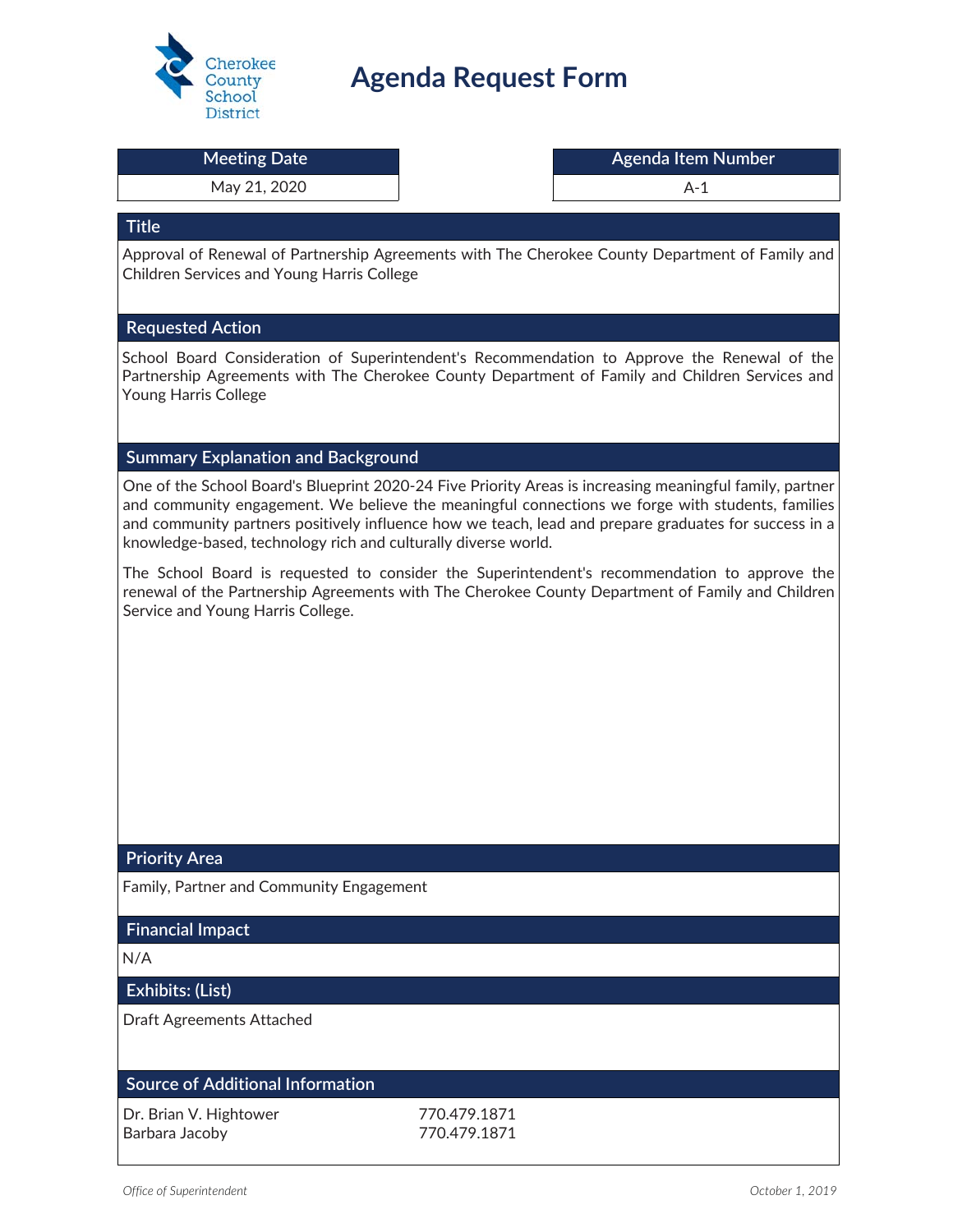## PARTNERSHIP AGREEMENT

## BETWEEN

## THE CHEROKEE COUNTY BOARD OF EDUCATION

### AND

## THE CHEROKEE COUNTY DEPARTMENT OF FAMILY AND CHILDREN SERVICES

This agreement entered into on this May 15, 2008 June 19, 2014, by and between the Cherokee County Board of Education, hereinafter referred to as the "School Board" and The Cherokee County Department of Family and Children Services, hereinafter referred to as "DFCS."

WHEREAS, the School District's mission is to enable all students to become contributing citizens who can communicate effectively, gather and use information, make responsible decisions, utilize technology effectively and adapt to the challenges of the future educate the emerging generation through learning environments designed to increase the performance of all students; and,

WHEREAS, one of the School District's Major System Priorities is to increase parental and community involvement through public engagement policies and practices that treat parents, businesses, community-based organizations and agencies, local institutions of higher learning and other public entities as true partners in the educational process Priority Areas is Family, Partner and Community Engagement; and,

 WHEREAS, DFCS' mission is to strengthen Georgia's families – supporting their self-sufficiency and helping them protect their vulnerable children and adults by being a resource to the families, not a substitute. Cherokee County DFCS is committed to treating others with dignity, respect, and in a professional manner; and,

WHEREAS, one of the DFCS's priorities is to serve people as close to home, family and community as possible to deliver services to their customers as if they were their own family, with dignity and respect, and to build relationships through interactions with clients and colleagues with loyalty, integrity and maturity; and,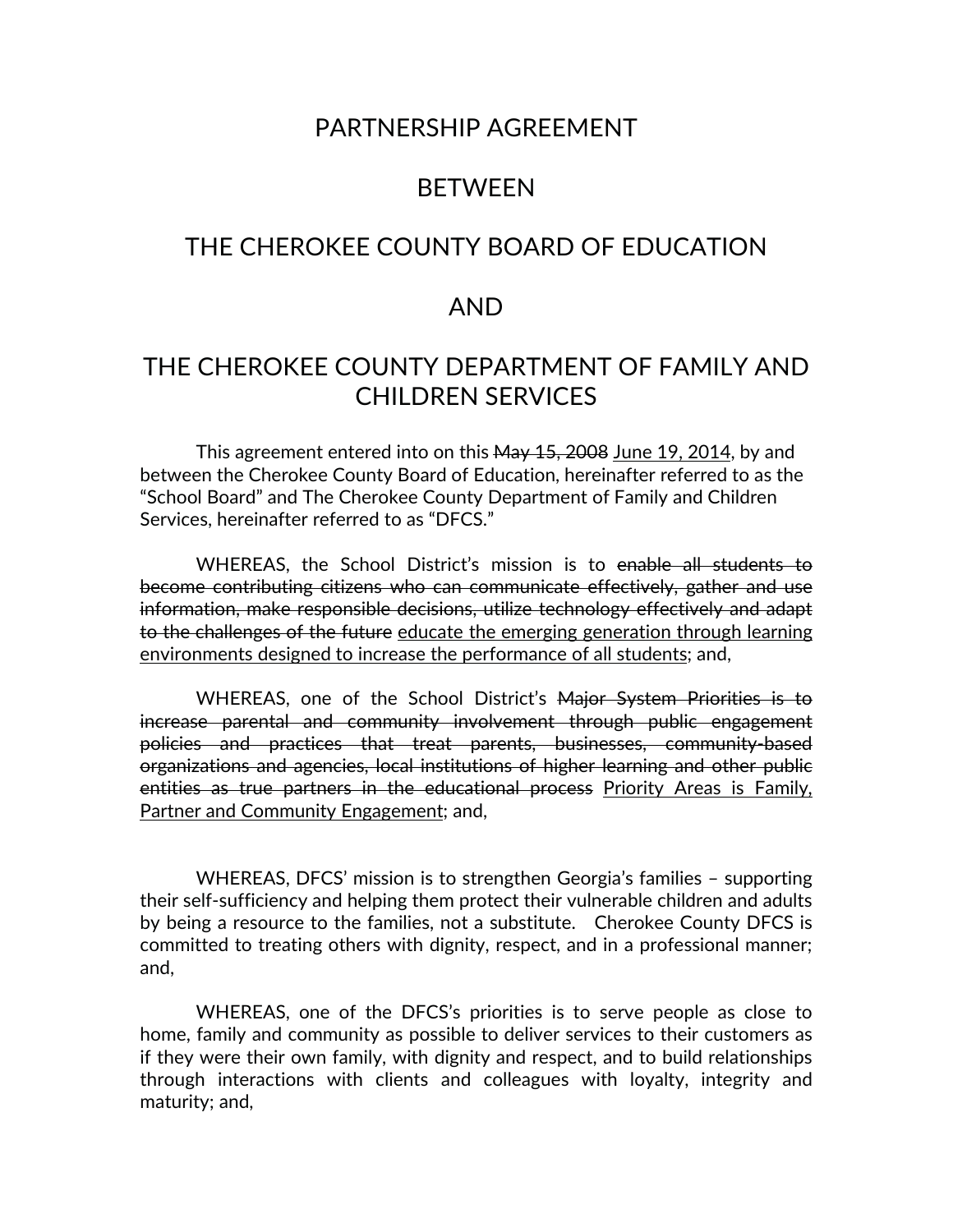THEREFORE, in consideration of the covenants and conditions set forth herein the parties agree as follows:

### ARTICLE I

The parties agree that the foregoing recitals are true and correct and incorporated herein by reference.

### ARTICLE II

The School District will:

- 1. Review existing and emerging protocols and practices to ensure continued compliance with Georgia Statute as it relates to the "mandated reporter" status of identified School District employees.
- 2. Utilize appropriate School District staff to deal with juvenile cases screened out by DFCS as they relate specifically to school attendance and truancy.
- 3. When appropriate, involve school staff in Family Team Meetings sponsored by DFCS for families currently under that agency's supervision.
- 4. Maintain open communication channels, provide necessary school/School District contact information, and commit to meeting regularly with DFCS leadership in order to enhance inter-agency cooperation and collaboration.
- 5. Pursue potential joint grant opportunities in both parties' best interests.

### ARTICLE III

DFCS will:

- 1. Review existing and emerging protocols and practices to ensure timely, appropriate investigations are conducted regarding child abuse referrals generated by schools/School District.
- 2. Identify appropriate staff to serve with the School District and other agencies on the Cherokee County Truancy Panels.
- 3. When appropriate, involve departmental staff in school/School Districtbased training and/or informational sessions.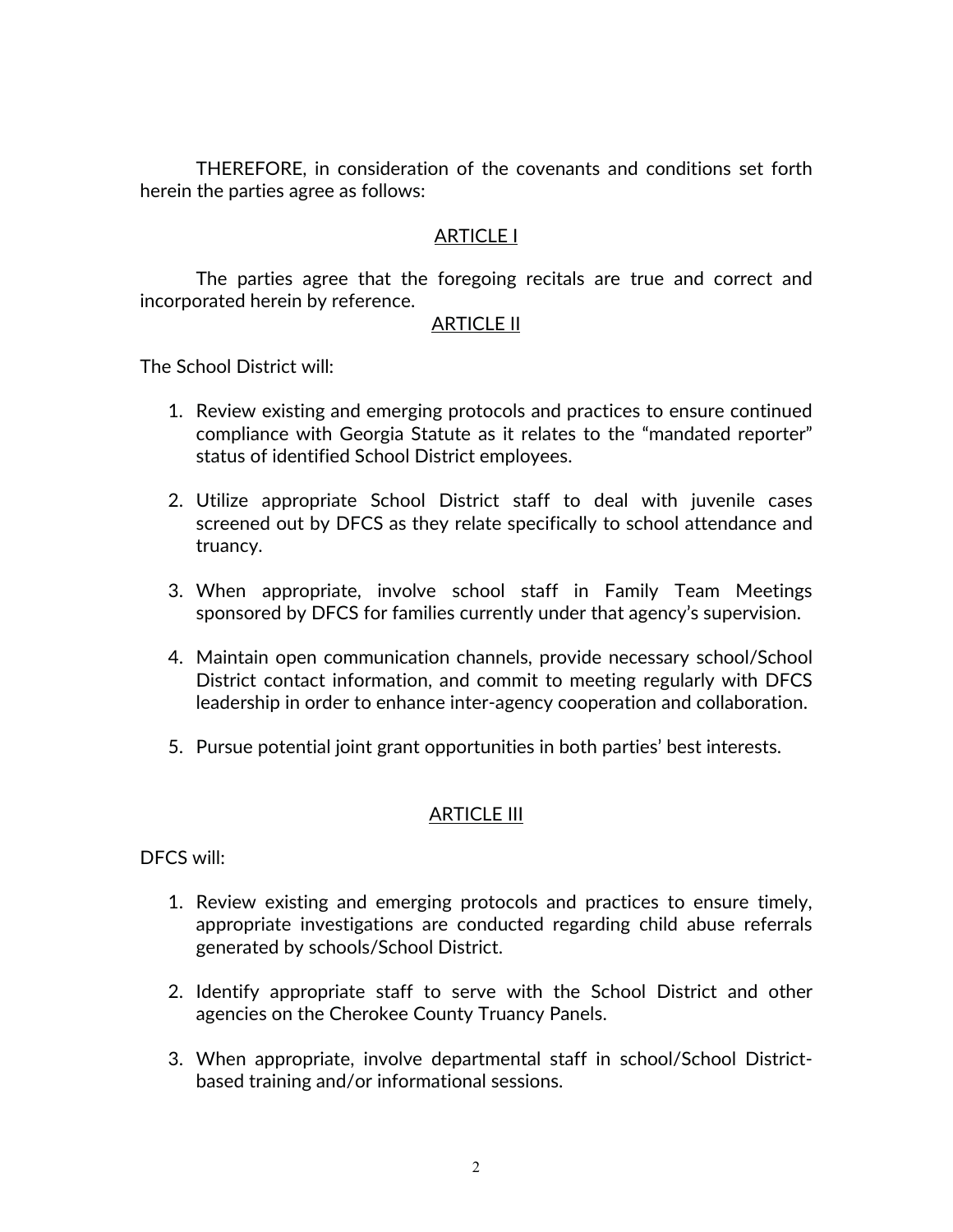- 4. Maintain open communication channels, provide necessary departmental contact information, and commit to meeting annually with School District leadership in order to enhance inter-agency cooperation and collaboration.
- 5. Pursue joint grant opportunities in both parties' best interests.
- 6. Accept all children/interested participants for participation within its programs without regard to their gender, race, political affiliation, age, national origin or handicapping condition or any other discrimination recognized and prohibited by State or Federal Law. Children/participants with handicaps must be provided all necessary levels of supervision and must be included within the activities of the partnering organization. As a result of this partnership agreement, DFCS must adhere to all local, State or Federal laws regarding education.

### ARTICLE IV

The term of this contract is June 19, 2014 through June 19, 2015 May 21, 2020 through May 21, 2021. This contract shall automatically renew for additional terms not to exceed five years unless either party notifies the other at least 60 days prior to renewal date.

### ARTICLE V

 This contract may be terminated by either party upon thirty (30) days written notice to the other party with or without cause. All notice of this contract shall be given to the Superintendent of Cherokee County Schools at 410 Academy Street PO Box 769, Canton, Georgia, 3014469, and to the Director of the Cherokee County Department of Family and Children Services at 105 Lamar Haley Parkway, Canton, Georgia, 30114.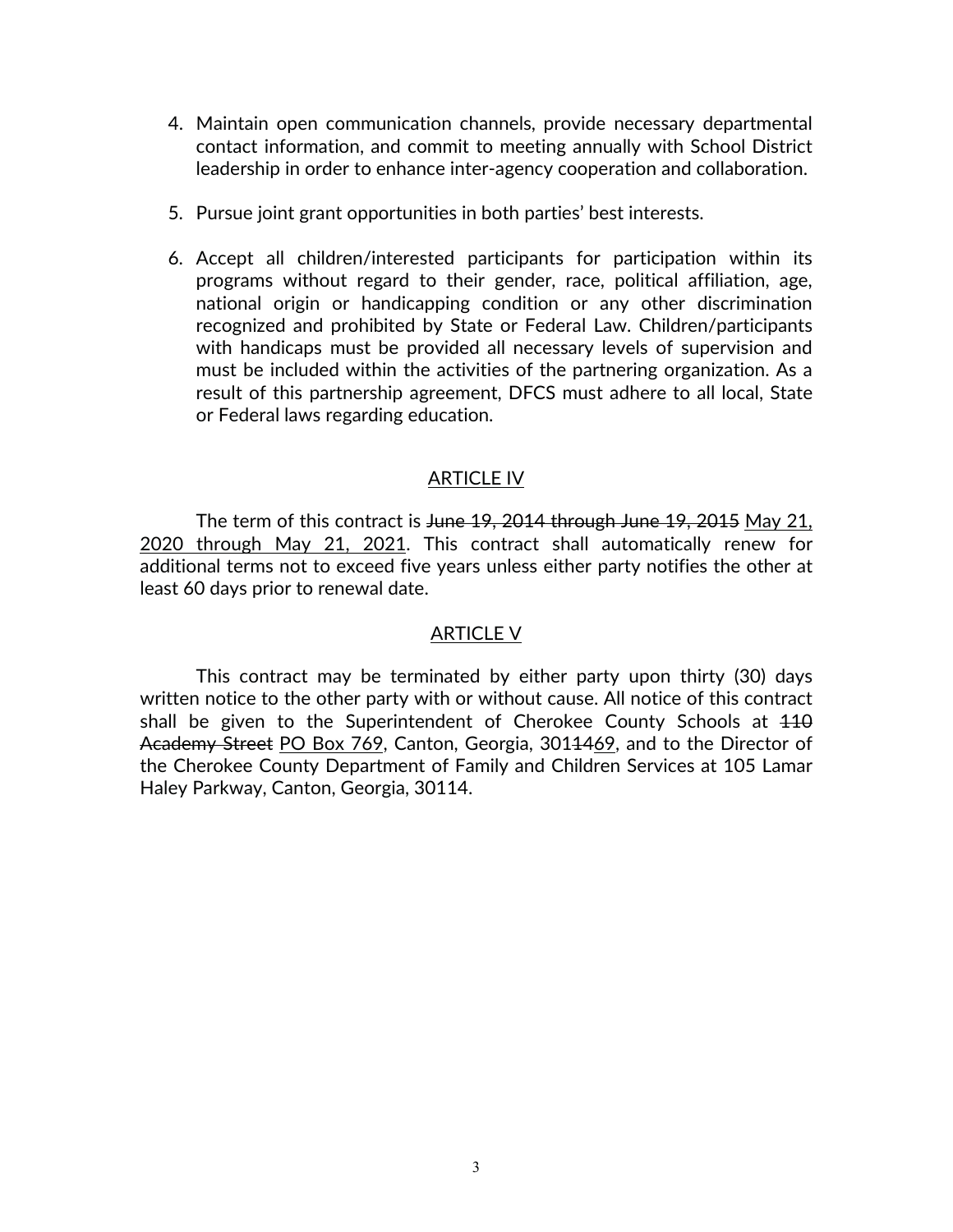IN WITNESS WHEREOF the parties have executed this document the first date referred to herein.

THE CHEROKEE COUNTY DIVISION OF CHILDREN AND FAMILY SERVICES

\_\_\_\_\_\_\_\_\_\_\_\_\_\_\_\_\_\_\_\_\_\_\_\_\_\_\_\_\_\_\_\_\_

THE CHEROKEE COUNTY BOARD OF EDUCATION

\_\_\_\_\_\_\_\_\_\_\_\_\_\_\_\_\_\_\_\_\_\_\_\_\_\_\_\_\_\_\_\_\_

By: Brooke Ford Director IV

By: Kyla Cromer Chairman

By: Dr. Brian V. Hightower Superintendent of Schools

\_\_\_\_\_\_\_\_\_\_\_\_\_\_\_\_\_\_\_\_\_\_\_\_\_\_\_\_\_\_\_\_\_

\_\_\_\_\_\_\_\_\_\_\_\_\_\_\_\_\_\_\_\_\_\_\_\_\_\_\_\_\_\_\_\_\_

Approved as to form:

Tom Roach, Esquire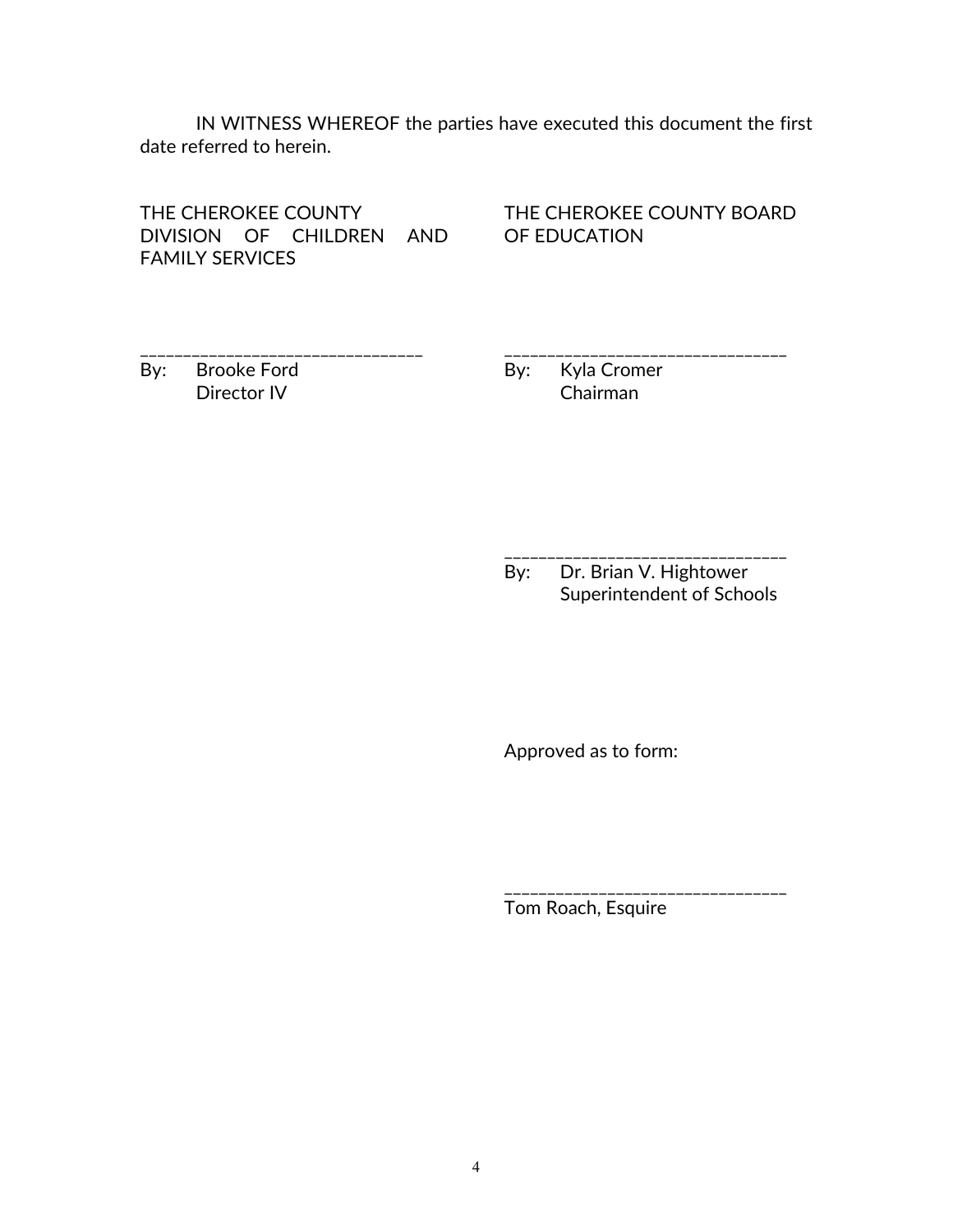## AGREEMENT

## BETWEEN

## THE CHEROKEE COUNTY BOARD OF EDUCATION

### AND

## YOUNG HARRIS COLLEGE

This agreement entered into on this  $4st$  day of May,  $2014$   $21<sup>st</sup>$  day of May, 2020 by and between the Cherokee County Board of Education, hereinafter referred to as the "School Board" and the Administration of Young Harris College hereinafter referred to as the "College."

WHEREAS, the School District's mission is to enable all students to become contributing citizens who can communicate effectively, gather and use information, make responsible decisions, utilize technology effectively and adapt to the challenges of the future educate the emerging generation through learning environments designed to increase the performance of all students; and,

WHEREAS, one of the School District's Major System Priorities is to increase parental and community involvement through public engagement policies and practices that treat parents, businesses, community-based organizations and agencies, local institutions of higher learning and other public entities as true partners in the educational process Priority Areas is Family, Partner and Community Engagement; and,

WHEREAS, the College's mission, among other College/Departmental goals, is to support students in achieving their personal and educational goals; to offer accessible, professional, and high-quality services in the areas of: 1) preservice teacher observations, 2) preservice teacher instruction (e.g., YHC courses components, practica, seminars, mentoring and supervision) and 3) preservice teacher clinical experiences (student teaching) and,

WHEREAS, the College embraces the commitment of developing professionals who, as collaborative assistants, engaged in local, national, and international endeavors in teaching, research, and service, become subject matter experts capable of facilitating high levels of learning within diverse student populations;

Now therefore in consideration of the covenants and conditions set forth herein the parties agree as follows: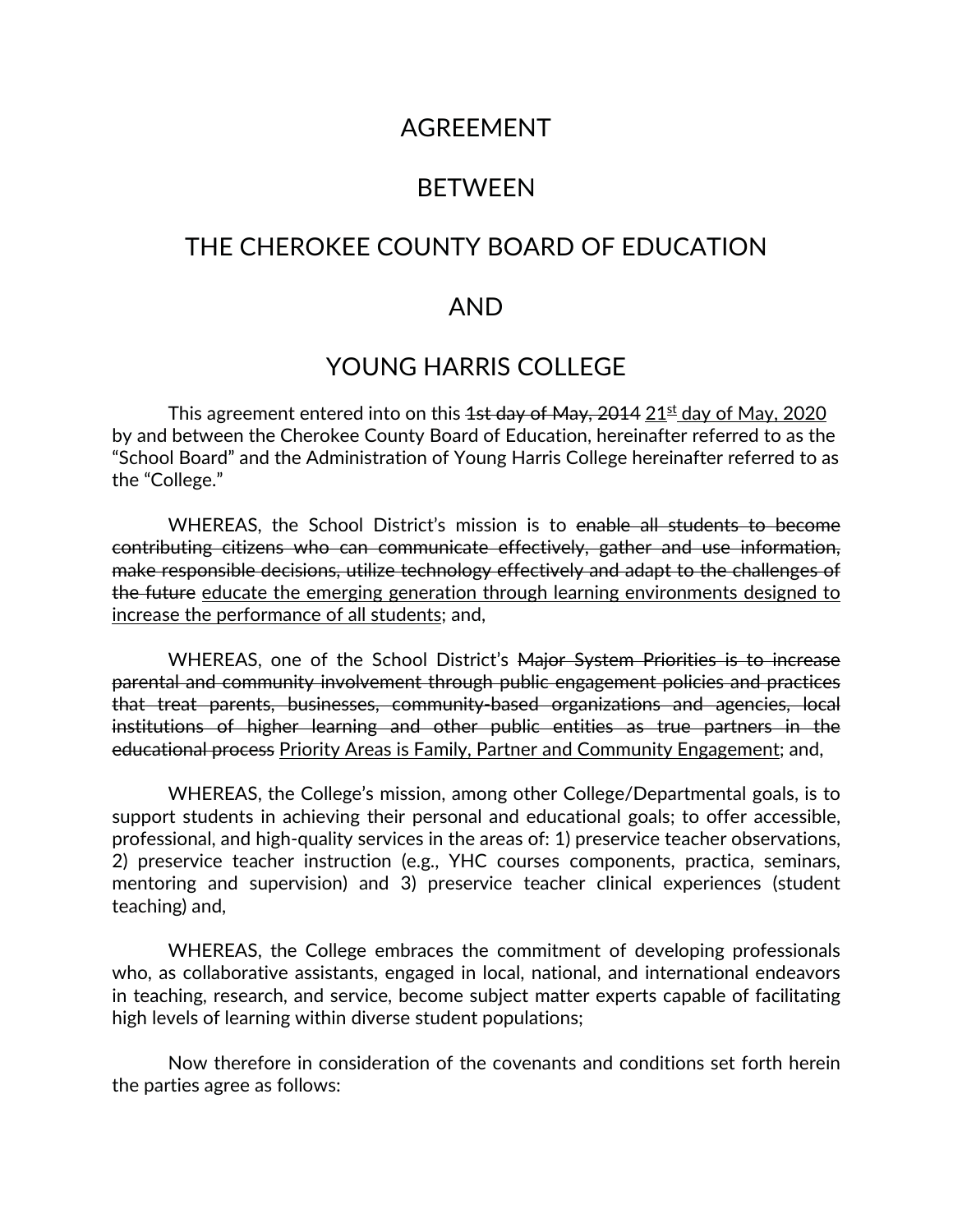### ARTICLE I

The purpose of this Agreement is to guide and direct the parties respecting their affiliation and working relationship, inclusive of anticipated future arrangements and agreements in furtherance thereof, to provide high quality applied learning experiences for students in the College's Department of Education, while at the same time enhancing the resources available to the School District.

Neither party intends for this Agreement to alter in any way their respective legal rights or their legal obligations to one another, to the students and faculty assigned to the School District, or as to any third party.

#### GENERAL UNDERSTANDING:

1. The courses of instruction (i.e., field and clinical experiences) to be provided will be of such content, and cover such periods of time as may from time to time be mutually agreed upon by the University and the School District. The starting and ending date for each program shall be agreed upon at least one month before the program commences.

2. The number of students designated for participation in a preservice teacher learning experience will be mutually determined by agreement of the parties, and may at any time be altered by mutual agreement. All student participants must be mutually acceptable to both parties and either party may withdraw any student from a program based upon perceived lack of competency on the part of the student (as determined by either party hereto), the student's failure to comply with the rules and policies of the School District or the College, or, for any other reason where either party reasonably believes that it is not in the best interest of the program for the student to continue.

3. There shall be no discrimination on the basis of race, national origin, religion, creed, sex, age or disability in either the selection of students for participation in the program, or as to any aspect of the preservice experience; provided however, that with respect to disability, the disability must not be such as would, even with reasonable accommodation, in and of itself, preclude the student's effective participation in the program. Furthermore, to the extent allowable by law, both parties must accept all children/interested participants for participation within its programs (as contemplated herein) without regard to their gender, race, age, national origin or handicapping condition or any other discrimination recognized and prohibited by State or Federal Law. In consideration of the above, children/participants with handicaps must be provided all necessary levels of supervision and must be included within the activities of the parties. As a result of this Agreement, both parties must adhere to all local, State or Federal laws regarding education.

### ARTICLE II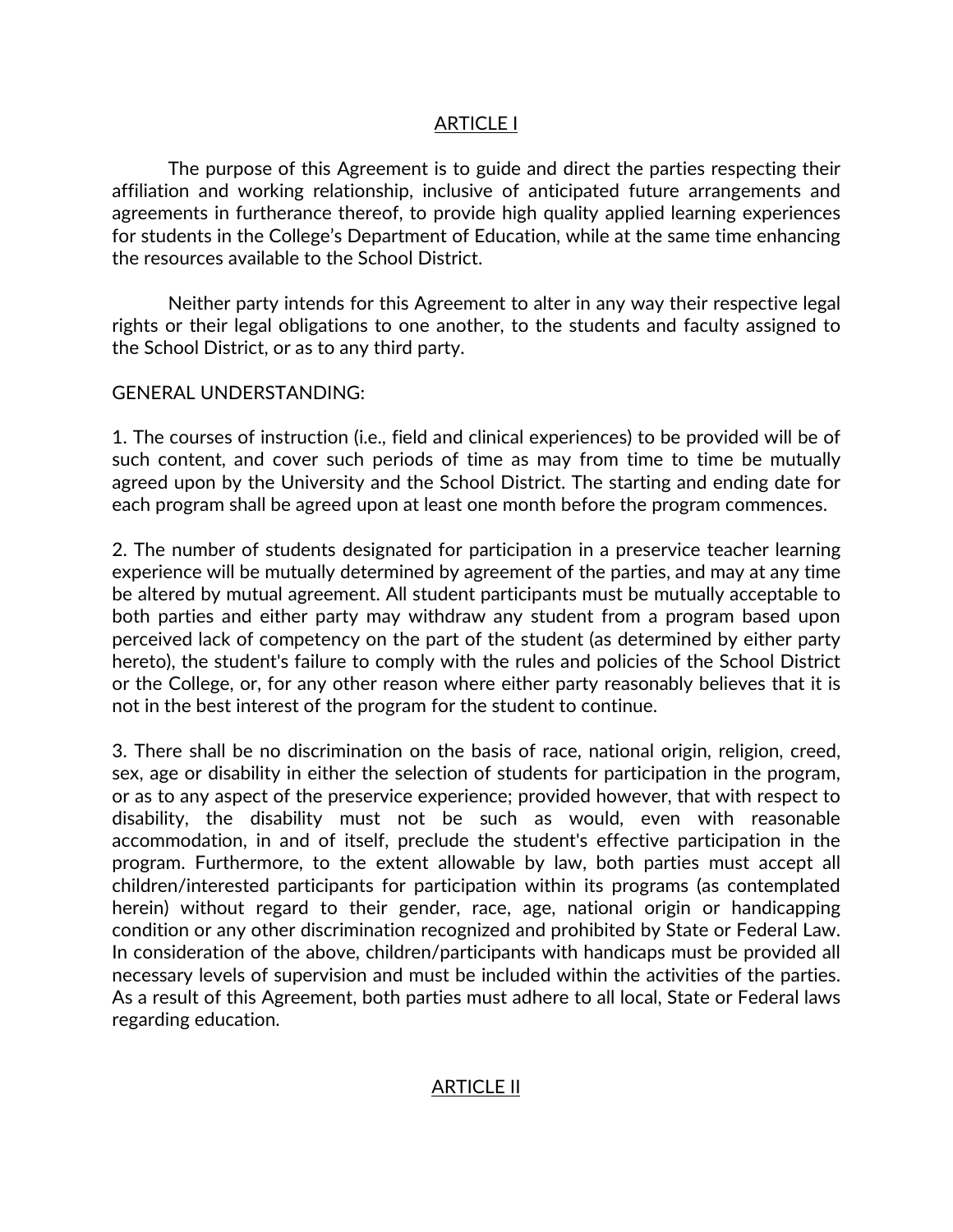The School District will:

1. Retain responsibility for the services it provides, and will maintain administrative and professional supervision of students insofar as their presence and program assignments affect the operation of the School District and its services.

2. Provide adequate learning opportunities for participating students in accordance with the objectives developed through cooperative planning by the College's departmental faculty and the School District's staff.

3. Use efforts to make conference space and classrooms available as may be necessary for teaching and planning activities in connection with preservice teacher learning experiences.

4. Upon request, allow staff to assist the College in the evaluation of the learning and performance of participating students.

5. Provide for the orientation of both College faculty and participating students as to the facilities, philosophies, rules, regulations and policies of the School District.

6. Cooperate in any joint grant opportunities discussed between the parties.

### ARTICLE III

The College will:

1. Use its best efforts to see that students selected for participation in the preservice teaching experience are prepared for effective participation in the field and clinical phases of their overall education. The College will retain ultimate responsibility for the education of its students.

2. Prior to the commencement of an preservice teaching experience, upon request and with proper authorization, provide responsible School District officials with such student records as will adequately disclose the prior education and related experiences of prospective student participants. Only those students who have satisfactorily completed the prerequisite didactic portion of their curriculum will be selected for participation in a program.

3. Encourage student compliance with the School District's rules, regulations and procedures, and use its best efforts to keep students informed as to the same and any changes therein. Specifically, the College will keep each participating student apprised of his or her responsibility: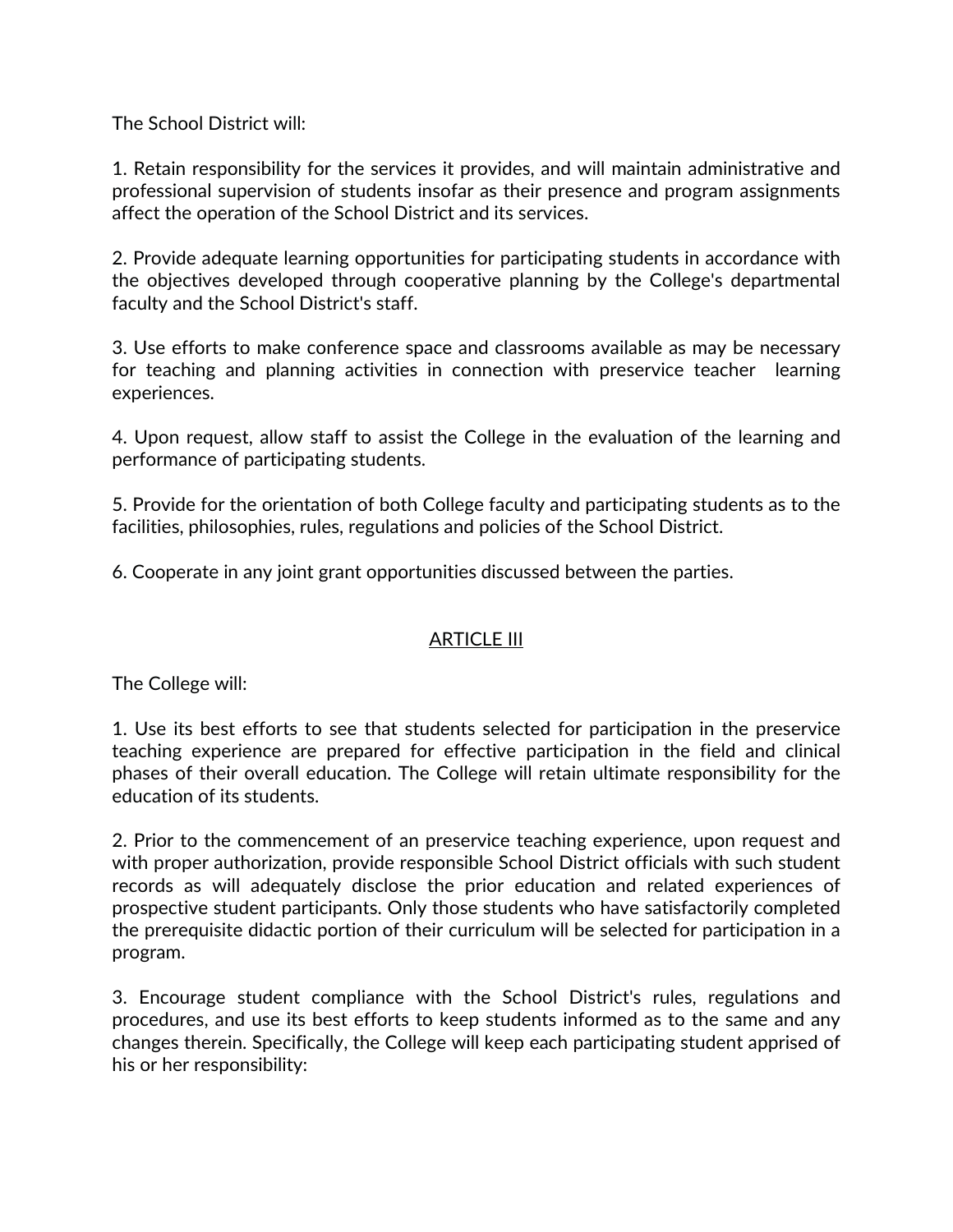(a) To follow the administrative policies, standards and practices of the School District when the student is in a facility governed by the School District.

(b) To report to the School District on time and to follow all established regulations during the regularly scheduled operating hours of the School District.

(c) To conform to the standards and practices established by the College while training at the School District.

4. Cooperate in any joint grant opportunities discussed between the parties.

5. College shall inform students of District's requirement that prior to commencement of an preservice teaching experience they must complete a criminal background check, and provide clean results indicating no crimes of moral turpitude. Students shall be responsible for completing, and paying for, such background checks as may be required by the School District. The School District reserves the right to reject any participant that does not meet its minimum background requirements.

### ARTICLE IV

The School District and the College will be mutually responsible for the following:

(1) The parties will work together to maintain an environment of quality preservice teaching experiences. At the instance of either party a meeting or conference will be promptly held between College and School District representatives to resolve any problems or develop any improvements in the operation of the contemplated preservice teaching experiences.

(2) Unless sooner canceled as provided below, the term of this affiliation for preservice teaching experiences shall be three years, commencing on May 1, 2014, and ending on May 1, 2016 May 21, 2020 and ending on May 21, 2021. This contract may be renewed for additional terms not to exceed five years by mutual written agreement of the parties. This agreement may be amended at any time by mutual written agreement of the parties. It may also be canceled at any time by either party upon not less than 30 days written notice in advance of the next experience.

### ARTICLE V

All notice of this contract shall be given to the Superintendent of Cherokee County Schools at 410 Academy Street PO Box 769, Canton, Georgia 3014469, and to the President of Young Harris College, P.O. Box 68, Young Harris, GA 30582.